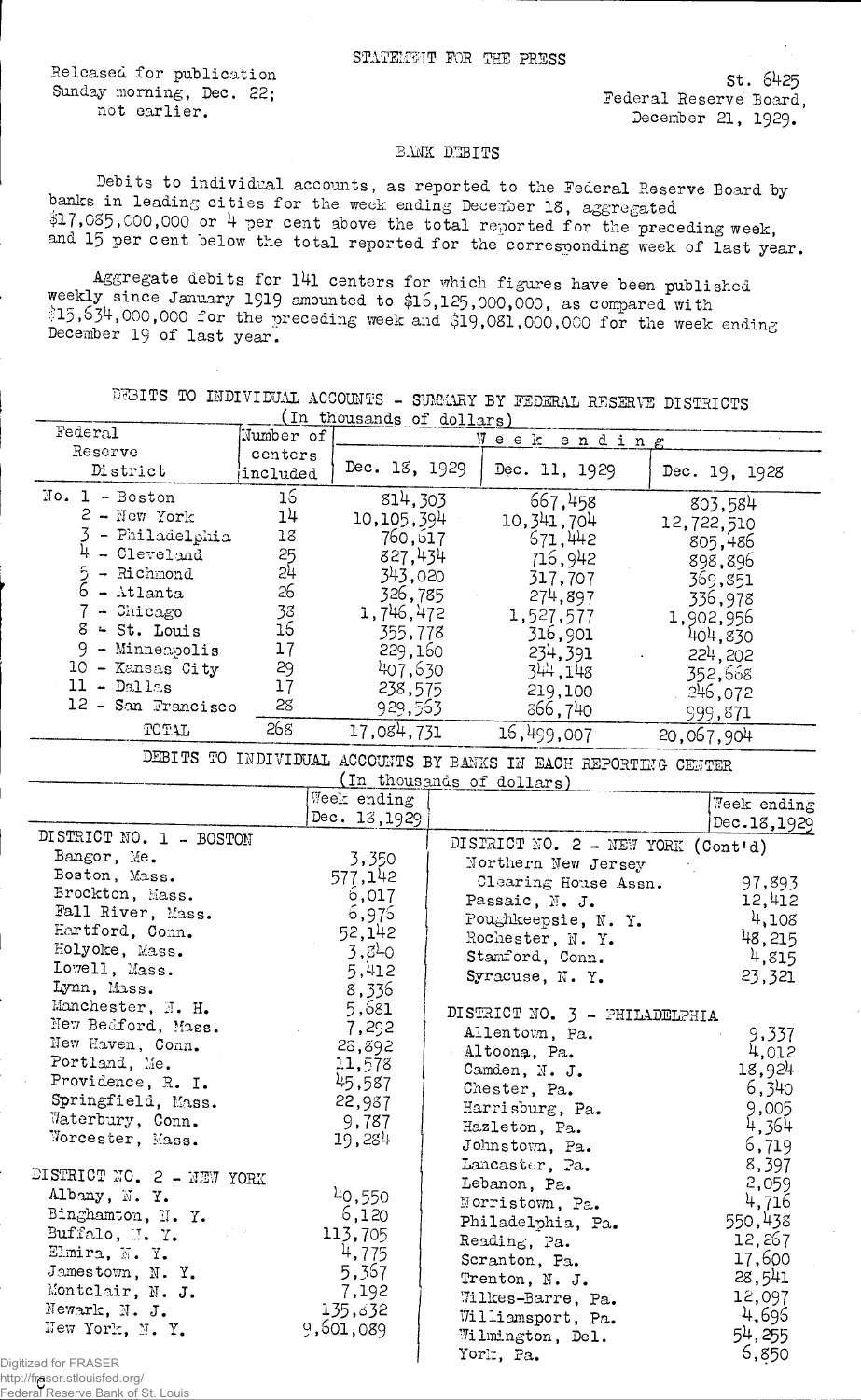DEBITS TO INDIVIDUAL ACCOUNTS BY BANKS IN EACH REPORTING CENTER

|                                               |                  | (In thousands of dollars)           | st. 6425a.     |
|-----------------------------------------------|------------------|-------------------------------------|----------------|
|                                               | Veek ending      |                                     | Week ending    |
|                                               | Dec. 18,1929     |                                     | Dec. 18,1929   |
| DISTRICT NO. 4 - CLEVELAND                    |                  | DISTRICT NO. $6 - ATLAWTA (Cont'd)$ |                |
| Akron, Ohio                                   | 25,536           | Elberton, Ga.                       | 318            |
| Butler, Pa.                                   | 3,290            | Hattiesburg, Miss.                  | 1,783          |
| Canton, Ohio                                  | 11,754           | Jackson, Miss.                      | 7,078          |
| Cincinnati, Ohio                              | 102,178          | Jacksonville, Fla.                  | 19,535         |
| Cleveland, Ohio                               | 238,315          | Knoxville, Tenn.                    | 8,482          |
| Columbus, Ohio                                | 48,242           | Macon, Ga.                          | 4,861          |
| Connellsville, Pa.                            | 893              | Meridian, Miss.                     | 3,449          |
| Dayton, Ohio                                  | 25,063           | Miami, Fla.                         | 8,554          |
| Erie, Pa.                                     | 10,329           | Mobile, Ala.                        | 11,228         |
| Franklin, Pa.                                 | 1,381            | Montgomery, Ala.                    | 6,789          |
| Greensburg, Pa.                               | 4,308            | Nashville, Tenn.                    | 25,776         |
| Homestead, Pa.                                | 1,324            | Newman, Ga.                         | 815            |
| Lexington, Ky.                                | 8,693            | New Orleans, La.                    | 94,820         |
| Lima, Ohio                                    | 3,606            | Pensacola, Fla.                     | 2,006          |
| Lorain, Ohio                                  | 1,407            | Savannah, Ga.                       | 10,195         |
| Middletown, Chio<br>Oil $\mathrm{City}$ , Pa. | 2,910            | Tampa, Fla.                         | 9,343          |
| Pittsburgh, Pa.                               | 3,851            | Valdosta, Ga.                       | 944            |
| Springfield, Ohio                             | 245,124<br>5,685 | Vicksburg, Miss.                    | 1,923          |
| Steubenville, Ohio                            | 2,819            | DISTRICT NO. 7 - CHICAGO            |                |
| Toledo, Ohio                                  | 49,475           | Adrian, Mich.                       |                |
| Warren, Ohio                                  | 3,173            | Aurora, Ill.                        | 1,061          |
| Wheeling, W. Va.                              | 11,068           | Battle Creek, Mich.                 | 3,988          |
| Youngstown, Ohio                              | 14,139           | Bay City, Mich.                     | 5,202          |
| Zanesville, Ohio                              | 2,871            | Eloomington, Ill.                   | 3,254<br>3,521 |
|                                               |                  | Cedar Rapids, Ia.                   | 10,331         |
| DISTRICT NO. 5 - RICHMOND                     |                  | Champaign-Urbana, Ill.              | 3.454          |
| Asheville, N. C.                              | 5,408            | Chicago, Ill.                       | 1,084,594      |
| Baltimore, Md.                                | 105,618          | Danville, Ill.                      | 4,255          |
| Charleston, S. C.                             | 6,000            | Davenport, Ia.                      | 10,763         |
| Charlotte, N. C.                              | 14,099           | Decatur, Ill.                       | 4,644          |
| Charleston, W. Va.                            | 10,801           | Des Moines, Ia.                     | 20,546         |
| Columbia, S. C.                               | 6,927            | Detroit, Mich.                      | 281,909        |
| Cumberland, Md.                               | 2,511            | Dubuque, Iowa                       | 4,325          |
| Danville, Va.                                 | 3,460            | Flint, Mich.                        | 12,037         |
| Durham, N. C.                                 | 7,032            | Fort Wayne, Ind.                    | 13,201         |
| Greensboro, N.C.                              | 5,679            | Gary, Ind.                          | 5,972          |
| Greenville, S. C.                             | 5,341            | Grand Rapids, Mich.                 | 18,677         |
| Hagerstown, Md.                               | 2,927            | Green Bay, Wis.                     | 3,777          |
| Huntington, W. Va.                            | 5,539            | Hammond, Ind.                       | 4,325          |
| Lynchburg, Va.                                | 5,124            | Indianapolis, Ind.                  | 48,951         |
| Newport News, Va.<br>Norfolk, Va.             | 3,038            | Jackson, Mich.<br>Kalamazoo, Mich.  | 6,506          |
| Portsmouth, Va.                               | 15,442<br>1,265  | Lansing, Mich.                      | 7,237<br>8,800 |
| Raleigh, N. C.                                | 7,926            | Mason City, Iowa                    | 3,100          |
| Richmond, Va.                                 | 37,261           | Milwaukee, Wis.                     | 80,955         |
| Roanoke, Va.                                  | 9,550            | Moline, Ill.                        | 3,847          |
| Spartanburg, S. C.                            | 4,051            | Muscatine, Ia.                      | 1,334          |
| Washington, D. C.                             | 61,326           | Oshkosh, Wis.                       | 3,100          |
| Wilmington, N. C.                             | 4,012            | Peoria, Ill.                        | 15,713         |
| Winston-Salem, N. C.                          | 11,683           | Rockford, Ill.                      | 9,974          |
|                                               |                  | Saginaw, Mich.                      | 6,926          |
| DISTRICT NO. 5 - ATLANTA                      |                  | Sheboygan, Wis.                     | 4,680          |
| Albany, Ga.                                   | 1,050            | Sioux City, Iowa                    | 14,263         |
| Atlanta, Ga.                                  | 47,665           | South Bend, Ind.                    | 11,989         |
| Augusta, Ga.                                  | 6,415            | Springfield, Ill.                   | 7,624          |
| Birmingham, Ala.                              | 34,200           | Terre Haute, Ind.                   | 5,228          |
| Brunswick, Ga.                                | 958              | Waterloo, Iowa                      | 6,409          |
| Chattanooga, Tenn.                            | 13,656           |                                     |                |
| Columbus, Ga.                                 | 4,021            |                                     |                |
| Dothan, Ala.                                  | 921              |                                     |                |

C Digitized for FRASER

ł,

http://fraser.stlouisfed.org/ Federal Reserve Bank of St. Louis